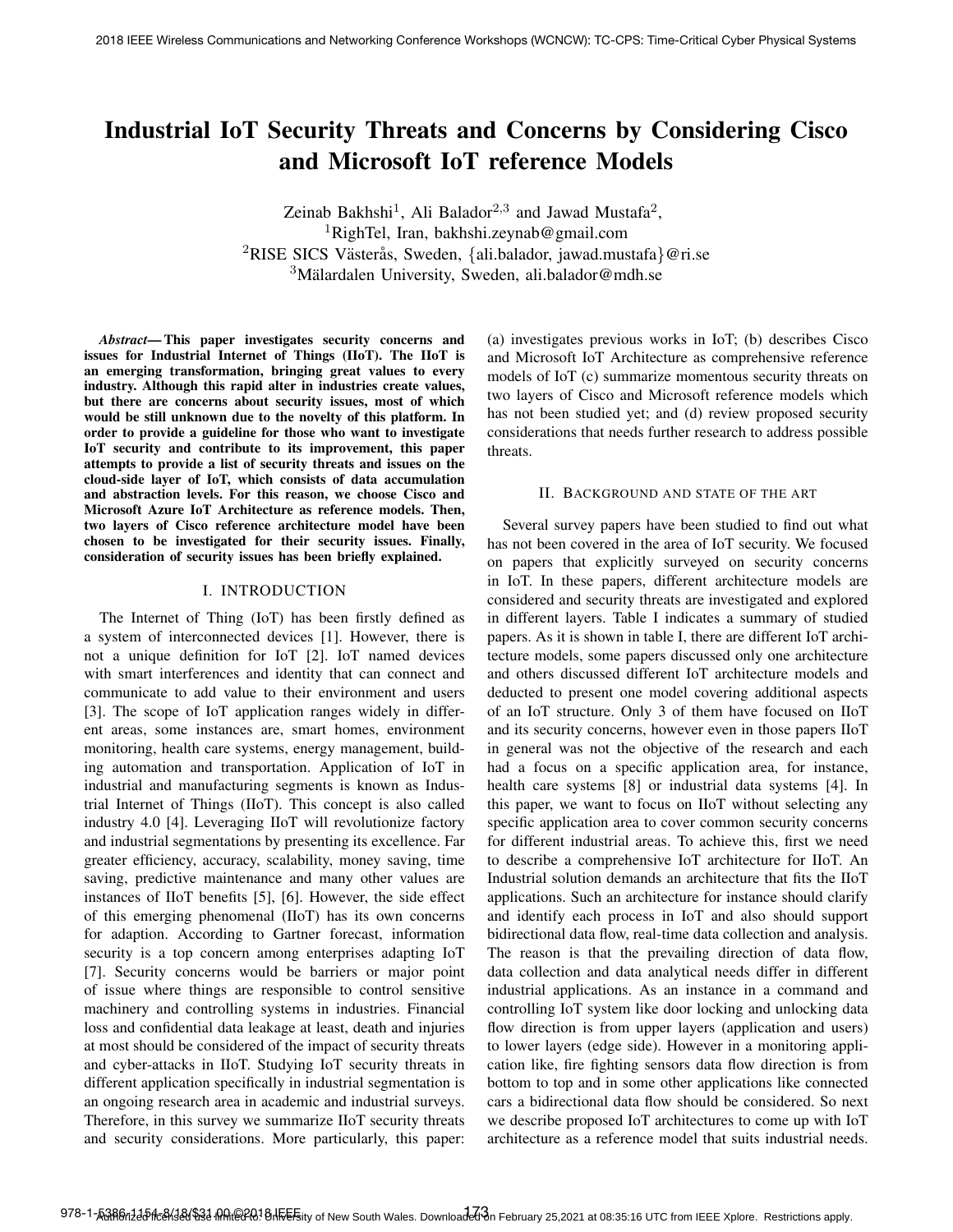|                |                                                                                                                                                                             |      |                               |                              | <b>IoT</b>                                |                                                                                          |                                                          |
|----------------|-----------------------------------------------------------------------------------------------------------------------------------------------------------------------------|------|-------------------------------|------------------------------|-------------------------------------------|------------------------------------------------------------------------------------------|----------------------------------------------------------|
| <b>Row</b>     | <b>Title</b>                                                                                                                                                                | Year | <b>Application</b><br>Area    | <b>Cloud</b><br><b>Focus</b> | <b>Architecture</b>                       | <b>Layers Surveyed</b>                                                                   | <b>Security Survey Area</b>                              |
| 1              | A Comprehensive Study of Security<br>of Internet of Thing[2]                                                                                                                | 2016 | General                       | N <sub>o</sub>               | 7 Layers, Cisco<br>Reference Model        | Layers 1, 2, 3 of Cisco<br>Reference Model<br>Edge Side Layers.                          | Security threats and<br>countermeasures in 3 layers      |
| $\overline{c}$ | Twenty security considerations for<br>cloud-supported Internet of Things[9]                                                                                                 | 2015 | General                       | Yes                          | 3 Layers                                  | Endpoint, Gateway and<br>Clouds Layer                                                    | Security considerations in<br>Clouds, Things, Fog        |
| 3              | Cloud-assisted Industrial Internet<br>of Things (IIoT)- enabled framework<br>for health monitoring[8]                                                                       | 2016 | Health<br>Care<br>Monitoring  | Yes                          | 4 Layers                                  | Things and Clouds Layer.                                                                 | Signal monitoring in<br>Health-care application          |
| 4              | Internet of Things(IoT): Security<br>Challenges, Business Opportunities<br>and Reference Architecture<br>for E-Commerce[10]                                                 | 2015 | $\mathbf{E}$<br>Commerce      | N <sub>0</sub>               | E-Commerce<br>Scenario                    | IoT Challenges in General                                                                | IoT challenges in general                                |
| 5              | Internet of Things (IoT)<br>Security: Current Status, Challenges<br>and Prospective Measures [11]                                                                           | 2015 | General                       | N <sub>0</sub>               | 3 Layers                                  | Perception, Network and<br>Application Layer.                                            | Security threats and<br>countermeasures in 3 layers      |
| 6              | Mitigating loT Security Threats with a<br>Trusted Network Element [12]                                                                                                      | 2016 | General                       | N <sub>o</sub>               | 4 Layers                                  | Perception, Network,<br>Middle Ware and<br>Application Layer.                            | Security threats and<br>countermeasures in 4 layers      |
| $\tau$         | The Security Challenges in the IoT<br>enabled Cyber-Physical Systems and<br>Opportunities for Evolutionary<br>Computing and Other Computational<br>Intelligence (EC&CI) [4] | 2016 | Industrial<br>Data<br>Systems | N <sub>o</sub>               | 1) 6 Layers<br>2) 4 Layers<br>3) 5 Layers | 1) General Survey on<br>Different Infrastructures<br>2) Cisco Old IoT Framework          | Security challenges in EC<br>& CI, Data Mining, Big Data |
| 8              | Security and Privacy for Cloud-Based<br>IoT: Challenges, countermeasures,<br>and Future Directions [6]                                                                      | 2017 | General                       | Yes                          | 3 Layers                                  | Sensing, Network and<br>Application Layer.                                               | Authentication, Privacy<br>Encryption, Packet Forwarding |
| 9              | Internet of Things: A Survey on<br>Enabling Technologies, Protocols<br>and Applications [13]                                                                                | 2015 | General                       | N <sub>0</sub>               | 5 Layers                                  | Object, Object Abstraction,<br>Service Management,<br>Application and<br>Business Layer. | Security protocols in IoT                                |
| 10             | A Critical Analysis on the Security<br>Concerns of Internet of Things (IoT) [1]                                                                                             | 2015 | General                       | N <sub>o</sub>               | 4 Layers                                  | Perception, Network, Middle<br>Ware and Application Layer.                               | Security threats and<br>countermeasures in 4 layers      |
| 11             | End-to-End IoT Security Middleware,<br>for Cloud-Fog Communication [14]                                                                                                     | 2017 | General                       | Yes                          | 3 Layers                                  | IoT Nods, Middle Ware and<br>Gateway Layer.                                              | Security threats in 3 layers                             |
| 12             | A Scalable and Manageable IoT<br>Architecture based on Transparent,<br>Computing [15]                                                                                       | 2017 | General                       | N <sub>o</sub>               | 5 Layers                                  | End-user, Edge network, Core<br>network, Server & Storage<br>and Management Layer.       |                                                          |
| 13             | A Survey on IoT Architectures,<br>Protocols, Applications, Security,<br>Privacy, Real-World Implementation<br>and Future Trends [16]                                        | 2015 | General                       | No                           | 5 Layers                                  | Perception, Network, Middle<br>Ware, Application and<br>Business Layer.                  | Security challenges, Privacy                             |

TABLE I A SUMMARY OF SURVEYED PAPERS

## *A. IoT Architecture*

There is a basic IoT architecture model, which is used by many papers in the literature on IoT security. This basic model is a 3-Layered architecture model driven from wireless sensor network concept [2]. The 3-Layered architecture model has been improved with more abstraction in some other papers with 4 and 5-Layered architectures, however, none of these basic models can address IoT functionalities and operations of industrial IoT [17]. A real-time business solution needs an architecture to collect, analyze and share data [18]. Such an architecture for IoT solutions demands cloud services to authorize device, ingest data, data integration and aggregation, stream processing, advanced analytics, and most importantly secure storage and identity services plus users roles definitions [18]. Cisco and Microsoft each provides an IoT reference architecture for such solutions known as Cisco IoT Reference model and Azure IoT Suit Architecture, respectively. Azure IoT Suit architecture supports heterogeneous devices. Devices can have direct connection however a gateway based architecture enables a more secure approach in IoT architecture. The architecture guides to enable and validate security among all component which includes authentication of device and users, data encryption

for data at rest and data in motion [19]. Cisco IoT Reference model describes how tasks at each level should be handled to maintain simplicity, allow high scalability, and ensure supportability. This model defines the functions that required for an IoT system to be completed [17].

To the best of our knowledge and as it is shown in Table I, only one of the papers used Cisco reference model as IoT architecture and investigates security concerns and their countermeasures. But, it has been focused on the first three layers, edge computing part, of the Cisco IoT Reference model. Cisco IoT model has been used as a reference model in this survey. Table II shows different IoT architectures and their relationships. Cisco architecture is the reference model here in this table and other architectures are compared to the layers in Cisco model. Azure IoT architecture is not a layered model and includes services or components, but we tried to map it to the Cisco reference model. Grey background boxes represent layer 4 and layer 5, which will be the focus of this paper.

## III. SECURITY CONCERNS

In this section we approach to deliberate security challenges and possible threats at layer 4 and 5 of Cisco architecture model. Figure 1 summarize studied security threats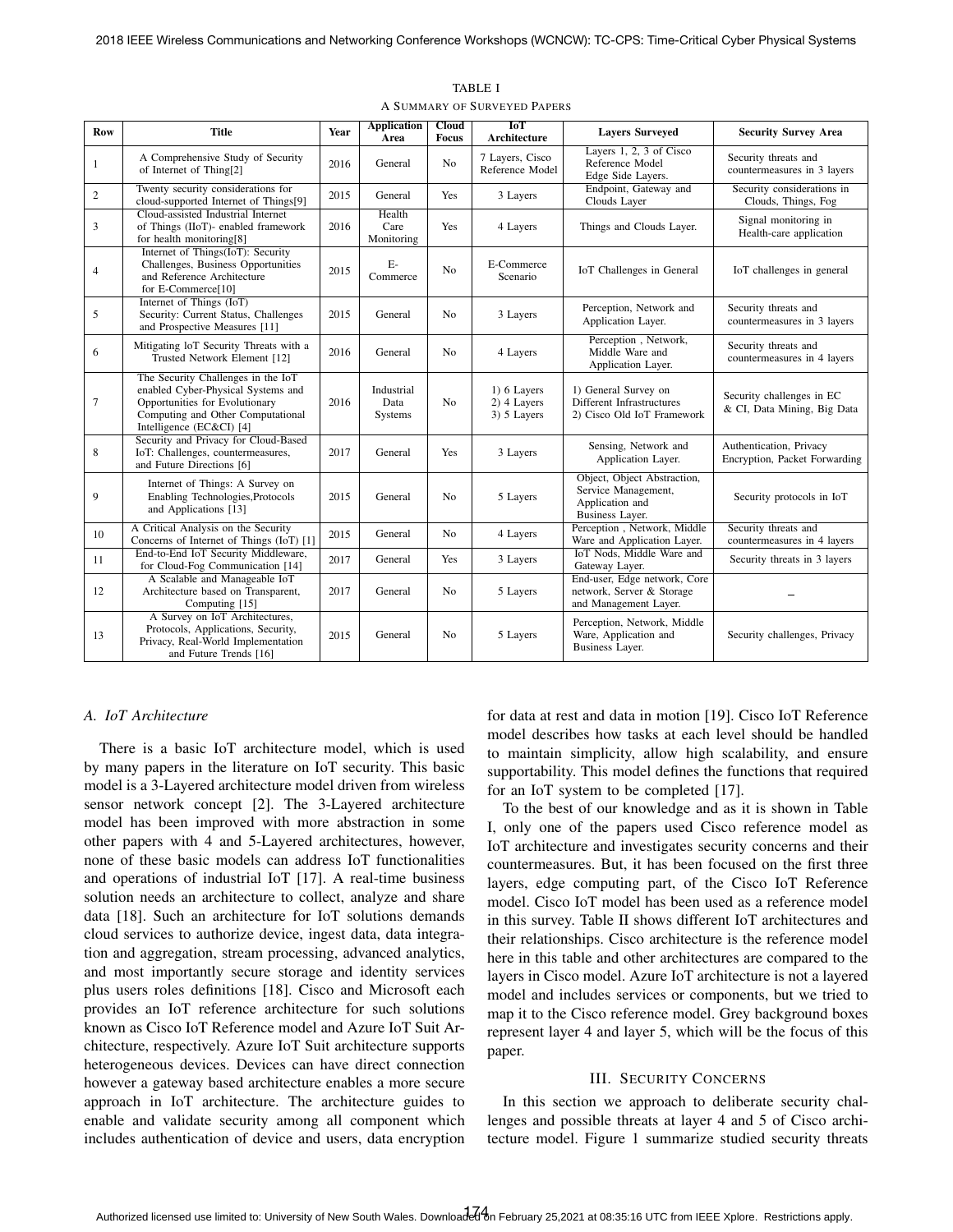| Cisco Levels | 3 Layered   | 5 Layered       | Cisco IoT Architecture (7 Layers) | Azure IoT Architecture (3 Groups) |
|--------------|-------------|-----------------|-----------------------------------|-----------------------------------|
|              |             | <b>Business</b> | Collaboration & Processes         | Cloud Visualization & Integration |
|              | Application | Application     | Application                       | Cloud Data Processing Services    |
|              |             |                 | Data Abstraction                  | Cloud Data Storage Services       |
|              |             |                 | Data Accumulation                 | Cloud IoT Data Ingest Services    |
|              |             | Middleware      | Edge/Fog Computing                |                                   |
| $\gamma$     | Network     | <b>Network</b>  | Connectivity                      | Connectivity                      |
|              |             |                 |                                   | <b>IoT</b> Gateway                |
|              | Perception  | Perception      | Physical Devices (Perception)     | <b>IoT</b> Devices                |

TABLE II DIFFERENT IOT ARCHITECTURES

and vulnerabilities in layer 4 and 5. Then in the next section security considerations for each layer will be discussed.

#### *A. Security Concerns in Cisco IoT architecture*

*1) Data Accumulation Layer:* The main task of this layer is to convert data format from data packets to database tables [2]. Transition from event based to query based computing and reducing data through filtering are other tasks in this layer. Network datasets in repositories should be converted in a form that can be used by application layer. For this reason, event based data will be converted to query based data and get compressed and filtered to be utilizable for abstraction and application layers. Data, storages, execution algorithm and patterns are the properties and quiddity of this layer. Some common attacks against this layer are studied as below:

- Metadata Spoofing: This type of attacks occurs when the attacker changes or modifies the files of database instances. It causes an interruption in service and makes data unreliable and unavailable [20][21]. In an IIoT context an intruder might be able to modify database and cause data integrity be compromised. It helps the attacker use system errors to bypass authentication and access target data.
- SQL Injection: in this kinds of attacks, the attacker tries to enter Structured Query Language (SQL) commands to steal contents within a database. SQL injection can be branched into other types of attacks like, (a) Authentication Bypass. (b) Information Disclosure, (c) Compromise Data Integrity, (d) Compromised Availability of Data, (e) Remote Command Execution [21][22].
- Resource Exhaustion: this is a kind of vulnerability caused by bad design or inefficient implementation or resource leakages [23]. There seems to be a large number of components in an integrated IIoT system each of them needs computing resources. data communication, data storing, process management and etc. all need resources to be operate as required in a system. If the system lacks resource or resource distribution management, an attacker can intrude IIoT system and cause data integrity and availability be compromised.
- Ransomware: this type of attacks are denial of access attacks, using malwares or malicious code injection to hostage target data using cryptovirology techniques until the requested ransom is fully paid. MacAfee, strongly stated that Ransomware will readily migrate to IoT [24].

• Malicious Attack: in this type of attacks a malicious insider or intruder attempts to launch an attack to exploit a service or data. This can be performed by leveraging other methods like phishing, IP spoofing, DNS poisoning attacks or malicious injection. The malicious attacker captures and analyzes data available in an IoT system to launch DoS or DDoS attacks [25][9][20].

*2) Data Abstraction Layer:* In this layer, Information and multiple data from different systems are integrated. As instance, data from ERP, CRM, IoT devices and other sources are combined and filtered and reconciled. Integrating data from multiple sources, shaping data, creating data scheme for application layer are tasks of this layer. Data, Information, Access protocols and their semantics and aggregation for analytical purposes are the properties and nature of this layer.

- DDoS: Distributed Denial of Service is a wide rage DoS where multiple systems that are mostly infected by malwares are used or abused to lunch the attack and target the victim system. Due to DDoS availability and integrity of sensitive data is compromised and users of the system cannot access legible data. As instance in an IIoT system a fire detection sensor sends data but the system is out of service due to a lunched DDoS attack and this cause a disaster [26][27][28].
- Man in the Middle (MitM): this attack involves an attacker to place in a communication channel while data is transferring between two parties of link. Confidential information like authentication data (username, password), addresses, massage contents and all manners can be leaked through this attack [29][25].
- Replay Attack: in this type of attacks the attacker aims to capture a legible sequence of an authentication session by an authorized user then replays the same request and get access to sensitive data as plain text format [30]. Multiple components in an IIoT need to be authenticated to access data for instance, devices, routers, users therefore the attacker have more opportunity to compromise the system capturing a legible access and running the attack consequently.
- Brute Force: In this attack the adversary aims to find legible credentials to access the database. To achieve this the attacker uses exhaustion methods to do trial and error to find out a legible access or decode encrypted data [31].
- Buffer Overflow: this refers to a type of anomaly that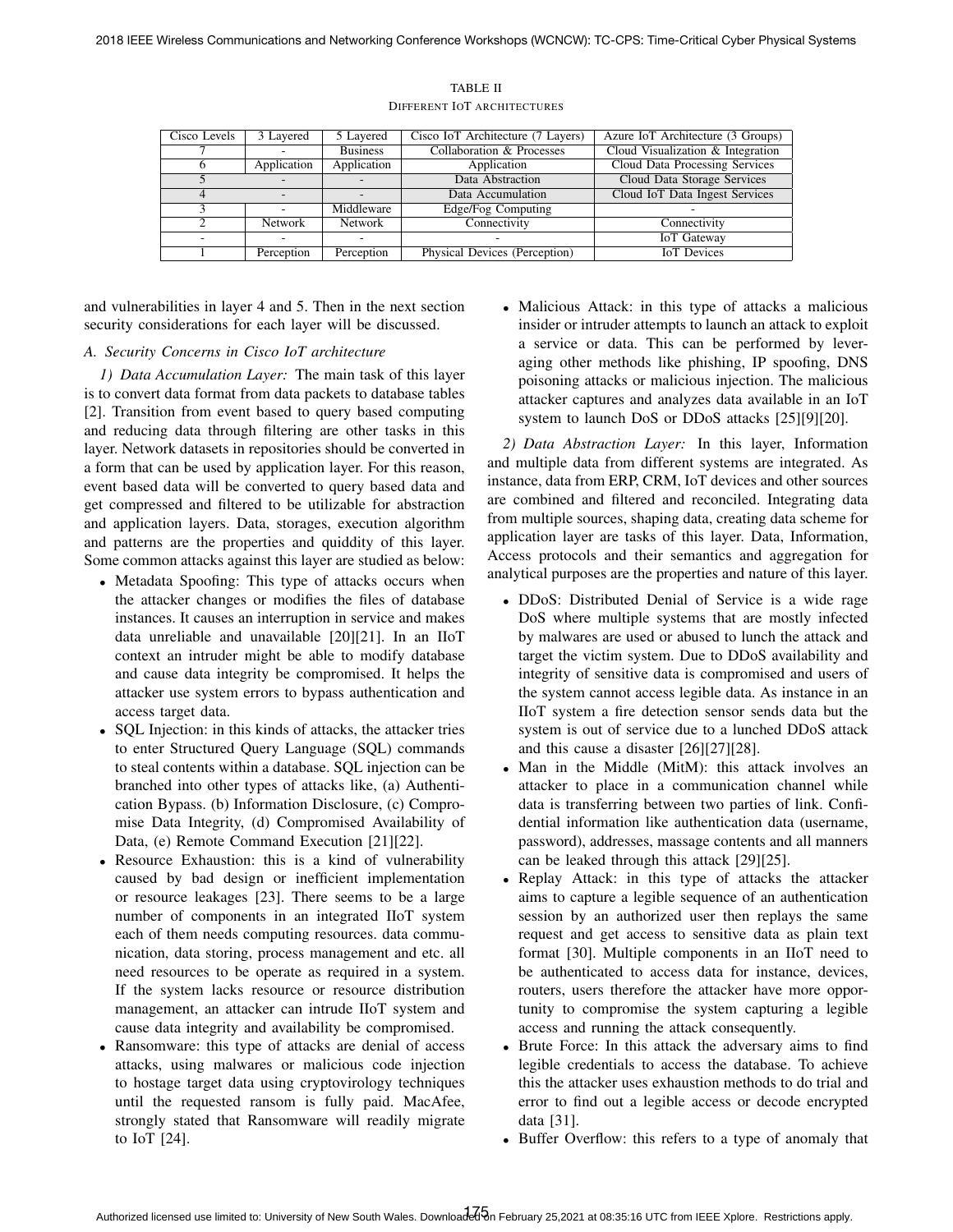

Fig. 1. Summary of security threats within layer 4 and 5

a process or program tries to write or overrun data in a buffer memory. Attackers use buffer overflows to interrupt execution of system codes and run arbitrary commands to take over a system or database information [31].

- Botnet: A botnet is a robot network of compromised machines, or bots, that run malicious software under the command and control of a botmaster [32]. one of the most famous examples of Botnet is Chikdos [33]. This attack malware targets database services mostly MySQL servers to lead them lunch a DDoS attack against other services.
- Reverse Engineering: In data aggregation, reverse engineering helps the attacker search the reverse data and object they need by searching the opposite data labeled as negative hence they can find and access true data by finding all the others classified objects and reversing them [34].

## *B. Security Concerns in Azure IoT architecture*

- *1) Cloud IoT Data Ingest Services:*
- Nefarious activity and abuse such attack is made on infrastructure to damage a business or reputation of community [35]. If IoT architecture is highly distributed, then significance of such attacks increases. Low level threats of which are Identity theft, DoS, DDos, Malicious Code, Social Engineering.
- Eavesdropping, interception and hijacking communication these are like man-in-the-middle attacks and such attacks can reduce data collection and it can affect datain-motion [35]. Interception of Information, Relay of massages and MitM are the attacks of this high level threat.
- Tampering a data interception can lead to data tampering which is even more critical attack because an attacker can send false data and it can change the whole business process [36]. For example, false alarms or

| Nefarious activity<br>and abuse                               | Metadata<br>Malicious<br>Spoofing<br>Attack                        | <b>DDoS</b>          | Botnet | <b>DoS</b>           | SQL<br>Injection       | Theft | <b>Identity Malicious</b><br>Code | Social<br>Engineering |
|---------------------------------------------------------------|--------------------------------------------------------------------|----------------------|--------|----------------------|------------------------|-------|-----------------------------------|-----------------------|
| Eavesdropping, interception<br>and hijacking<br>communication | Man in the Middle<br><b>Relay Attack</b><br>Reverse<br>Engineering |                      |        |                      |                        |       |                                   |                       |
| Tampering                                                     |                                                                    |                      |        |                      |                        |       |                                   |                       |
| Legal data privacy<br>and ownership                           | <b>Brute Force</b><br><b>Relay Attack</b><br>Ransomware            |                      |        |                      |                        |       |                                   |                       |
| Data encryption                                               | Ransomware                                                         |                      |        |                      |                        |       |                                   |                       |
| Disaster and<br><b>Physical Attacks</b>                       | Resource<br>Exhaustion                                             |                      |        |                      |                        |       |                                   |                       |
| Failure and<br>Malfunction                                    | <b>Buffer Overflow</b>                                             | <b>SQL Injection</b> |        | Metadata<br>Spoofing | Resource<br>Exhaustion |       |                                   |                       |

Fig. 2. Security threats classification

invalid messages that effect data aggregation.

- *2) Cloud Data Storage Services:*
- Legal data privacy and ownership is a big challenge, and it can create big impact on business and government if legal actions or orders mismatch IoT architecture [35]. Brand damage and financial loss are the consequences of this high level attack.
- Data encryption and FIPS compliance data encryption requirements can vary for different businesses. If a business has specific encryption requirements like FIPS compliance then a storage not supporting such encryption can cause problems [37].
- *3) For Both IoT Data Ingest and Data Storage Services:*
- Disaster and Physical Attacks any disaster on physical storage of data can result in huge data loss. Such attacks can be result of intentional, natural or collateral damages [35].
- Failure and Malfunction failure or bugs of software services can create disrupt in IoT architecture. Such failures and bugs can be caused by design issues or testing errors of software development process.

In order to summarize security concerns related to storages and data access in an IIoT architecture, we used security threats and concerns mentioned by Microsoft for Azure IoT architecture as a reference and security threats that we mentioned for Cisco architecture were assigned under those categories. There are clearly many other security concerns and issues to resolve related to storages and data access layers, however we approached to name some security concerns that need further research in IoT and IIoT context. Figure 2 shows the summary of threats, considering both Azure IoT and Cisco architecture.

## IV. APPROACHES TO SECURING IIOT

Many researches have already focused on securing the things (devices) [2] [12]. But, securing things with encryption algorithm and authentication control systems is not capable of ensuring the whole data flow of IIoT. Data of things traffic through the whole IIoT architecture layers and not limited to device and fog layers. In this section, we briefly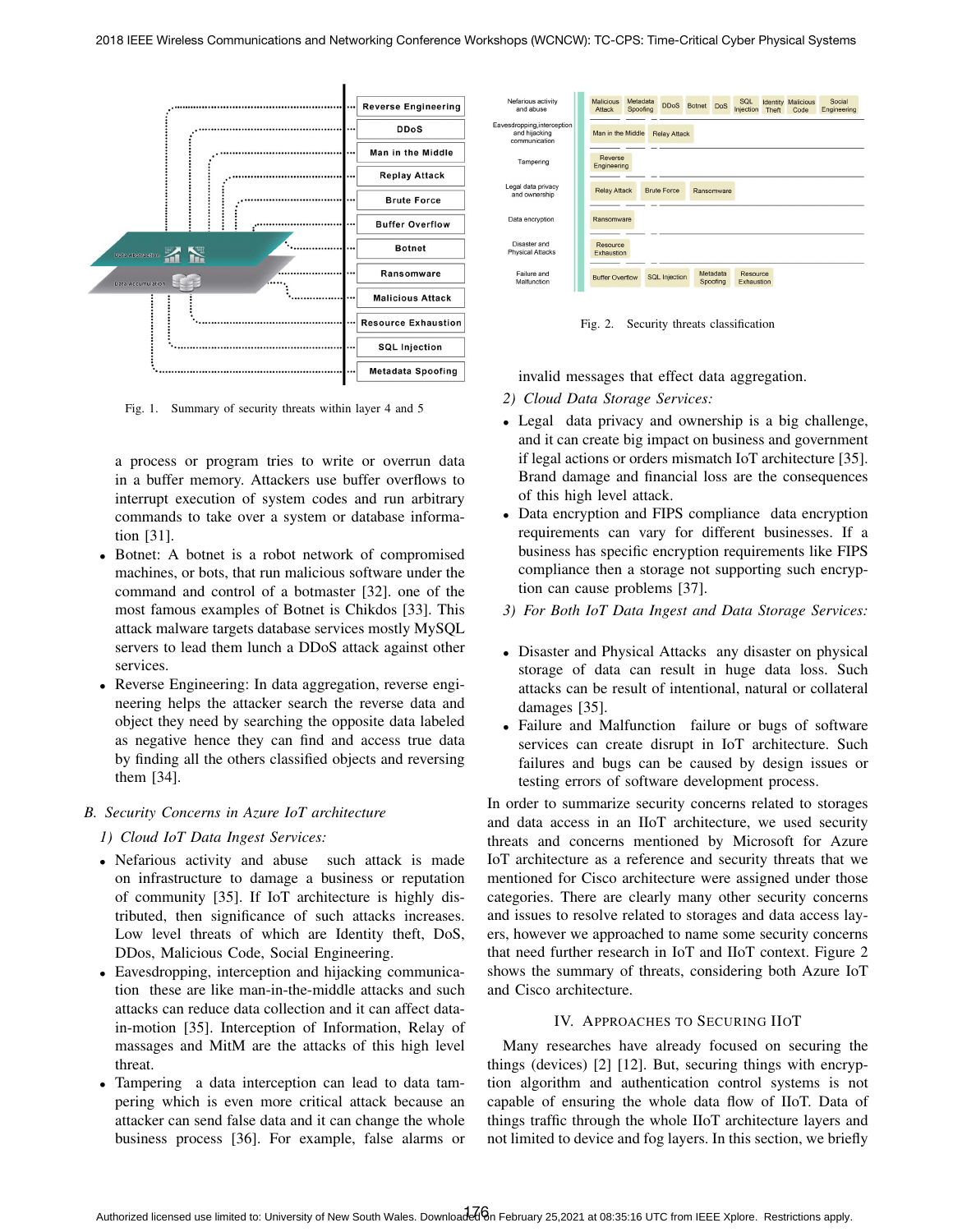describe security considerations that require further research in the context of large scale IIoT data flow and need to be thought before implementing an IIoT system in Layer 4 and 5 of IIoT architecture.

### *A. Communication Management*

There is a bidirectional data flow in Cisco Reference model [17]. The industrial data is sensitive and this flow of data and data communication between layers is very important to be secured. Secure communication prevents data confidentiality and integrity adversaries and prevents data leakage and manipulation attacks like man in the middle, eavesdropping and other vulnerabilities against data communication channels. Transport Layer Security (TLS) and other mechanisms and encryption tools protect data in communication channel, however on April 2014 a vulnerability that allows stealing data protected under TLS was discovered hence, more observation and attention is required to support IIoT mass data communication [38][39].

#### *B. Access Management*

A crucial aspect of implementing data storages and communication is controlling and managing accesses to data objects. Performing data query, computation, changing and updating data objects require to be managed and regulated. Controlling data access needs considering two main factors, Authentication and Authorization management. The existing credential services, access control tools and policy defining components should be improved to operate far stronger. In an IIoT environment each device, end-user, process, application and so forth is known as users and should be authenticated and rules of authorization of which should be regulated for each component in order to prevent intruders to access data or do malicious modifications [40].

## *C. Data Encryption*

Cryptographic methods is required for protecting sensitive data against attacks. Encrypting device codes, data in storages, data prepared to use in processes and for other layers ensures that data has not been tampered. There are many encryption algorithms and methods, however encryption of a large amount of data in IIoT, that come from different sources and need to be computed in a fraction of time required new methods of encryption and cryptography [2]. Using encryption increases memory usage, energy consumption, delay, and packet loss. There has been proposed different IoT encryption methods, for example, CLEFIA [41], PRESENT [42]. However, to the best of our knowledge, promising public key encryption methods that provide enough security while meeting lightweight requirements is still one of top security challenges in IoT [43].

## *D. Load Management*

Service elasticity has been the aim of traditional storage and database designs to fulfill end-users or clients requirements. In an IIoT, the clients of a service are both the things and end-users. Therefore, both number of service users and the volume of data generated by them will be a concern for implementation. Resource expansion is not unlimited and the unknown peak of IIoT data should be managed before the unavailability concerns like DDoS or Resource Exhaustion happens [9].

#### *E. Data Audit*

Auditing is a relevant solution to verify data, ascertain information rules and regulation and protect services against data leakage, misconfiguration, malwares and tampers in data driven services. Tamper resident and hardware based cryptographic tamper proof products are the solutions to defeat data leakage, reverse engineering and misconfiguration, however a fit to IIoT platform scale improvement that can ensure all related security aspects is required. In an IIoT platform trustworthy audit services should be considered to assure the IIoT is performing as it is designed and regulated [9].

#### *F. Data Combination*

There are different privacy and security concerns for sensitive information gathered and aggregated from different sources in an IIoT platform. Data combining considerations should be thoughts to avoid privacy violence in aggregated data. This help to limit the risk of revealing sensitive information in data pool. Although privacy preserving and statistical disclosure control techniques have aimed to identify each single records, it is still difficult to prognosticate data leakage problems from data combining [44].

## V. CONCLUSIONS

Apart from benefits that IoT brings in industrial segment, it creates an attractive opportunity for adversaries to attack, steal data, deny operation or causing broad damages to industries. In this paper, we attempted to survey as many IIoT security concerns and issues as possible and provided possible consideration for them. We focused on Cisco and Microsoft Azure reference models and especially data accumulation and abstraction layers, which has never been explored for their security concerns. We discussed possible security challenges in these layers for both Cisco and Azure architecture models and then we did a segmentation of threats based on security vulnerabilities and attacks. Finally, we discussed security considerations for all mentioned security challenges.

#### **REFERENCES**

- [1] M. Farooq, M. Waseem, A. Khairi, and S. Mazhar, "A Critical Analysis on the Security Concerns of Internet of Things ( IoT )," *International Journal of Computer Applications*, vol. 111, no. 7, pp. 1–6, 2015.
- [2] A. Mohsen Nia and N. K. Jha, "A Comprehensive Study of Security of Internet-of-Things," *IEEE Transactions on Emerging Topics in Computing*, vol. 6750, no. c, p. 1, 2016. [Online]. Available: http://ieeexplore.ieee.org/document/7562568/
- [3] I. Yaqoob, E. Ahmed, I. A. T. Hashem, A. I. A. Ahmed, A. Gani, M. Imran, and M. Guizani, "Internet of Things Architecture: Recent Advances, Taxonomy, Requirements, and Open Challenges," *IEEE Wireless Communications*, vol. 24, no. 3, pp. 10–16, 2017.